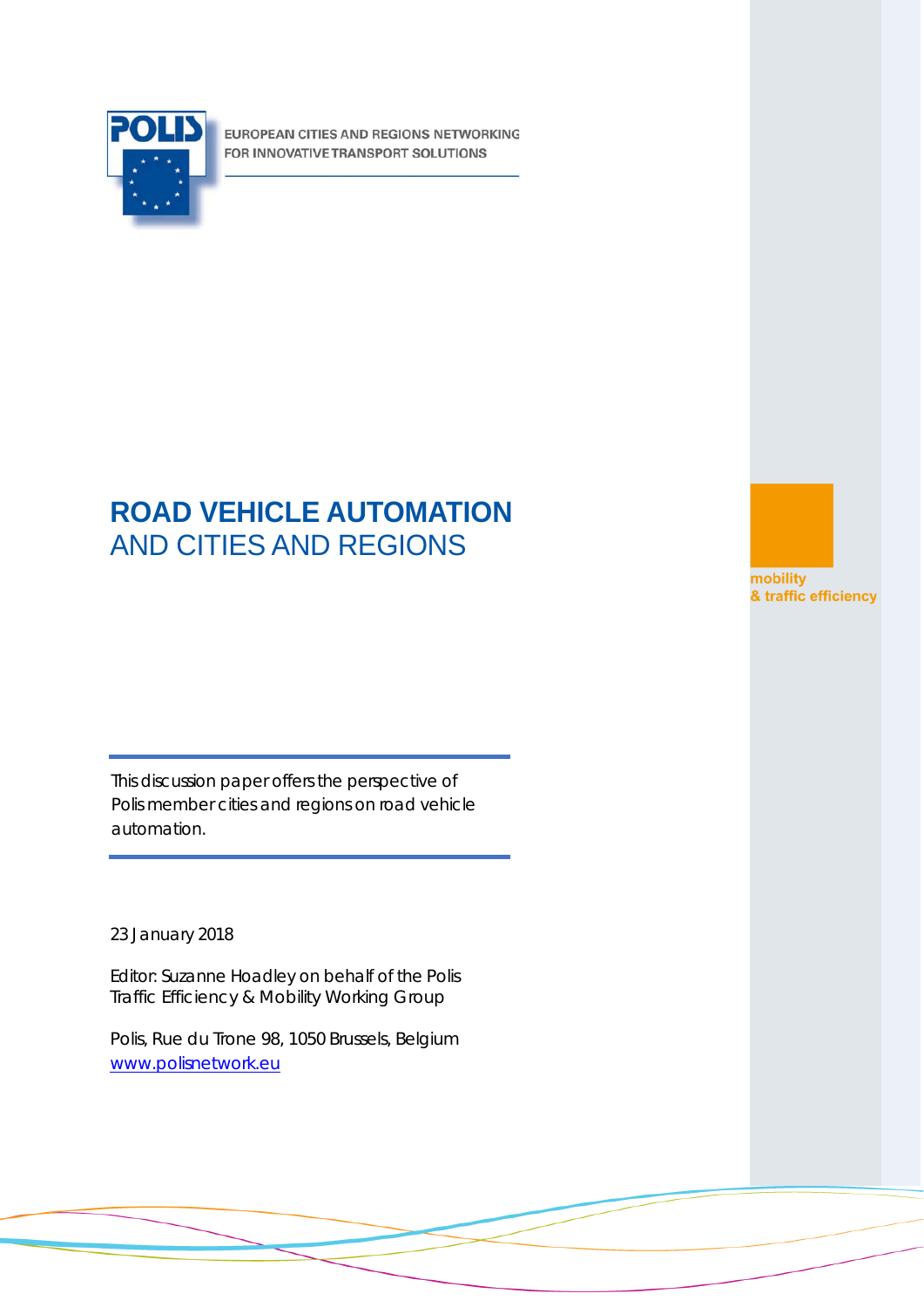### 1. BACKGROUND

Vehicle automation is one of the leading discussion topics in transport technology circles. Even non-transport professionals, including members of the public, can hardly remain immune to this subject given the significant media coverage about driverless cars. Global regions (US, Europe and Australasia) are competing to be the first to bring automation on to the roads, as are some of Europe's Members States, and naturally the vehicle manufacturers themselves, be it the traditional OEMs or new market entrants such as large technology companies.

While there are some local and regional transport authorities cooperating in pilots for (partially) automated vehicles (AVs), the majority are awaiting outcomes from "early adopter" cities or regions to understand the legal, transport and policy impacts of automated transport as well as public acceptance. This is a reasonable approach in circumstances where these agencies have little or no internal capacity for engagement in this exploratory activity.

Given the potential impact of self-driving cars in urban areas, for example in terms of congestion, environmental impact, road safety, user behaviour and infrastructure management, local and regional authorities and public transport providers need to play a more prominent role in the development of policy around AVs.

# 2. WHY PREPARE A DISCUSSION PAPER ON AUTOMATED ROAD VEHICLES?

Polis is concerned about the optimism bias conveyed by the media and literature about the introduction of AVs, especially automated cars which appear to be the focus. Expectations are being created that self-driving cars will be there tomorrow, will always operate perfectly and will solve congestion and eliminate accidents. While automated cars may bring some benefits, there is also the possibility that their widespread introduction in urban areas could lead to increased congestion, negative environmental impacts (unless all AVs are electric and/or powered by renewables) and negative health impacts, if walking and cycling are discouraged. Their introduction therefore needs to be carefully managed in the context of sustainable urban mobility objectives. In other words, even if they prove to be technically and commercially viable, it might be necessary to limit the use of AVs for policy reasons.

Against this backdrop, Polis saw the need to promote a discussion among its members about vehicle automation, focusing on the car as opposed to lorries and buses and on 'personal mobility' rather than logistics. While some of the points raised in the paper may well apply to these other modes, they do merit a separate discussion document. The aims of this paper are:

- a. to raise awareness of AV developments and their potential mobility impact among city and regional administrations and to assist them in setting transport policies and plans to deal with them;
- b. to raise awareness of city and regional transport policies among vehicle manufacturers and other automated vehicle players;
- c. to communicate the views of local government on AV developments to a wide range of policy makers, in particular the European Commission and national governments, which are injecting

While automated cars may bring some benefits, there is also the possibility that their widespread introduction in urban areas could lead to increased congestion, negative environmental impacts and negative health impacts, if walking and cycling are discouraged.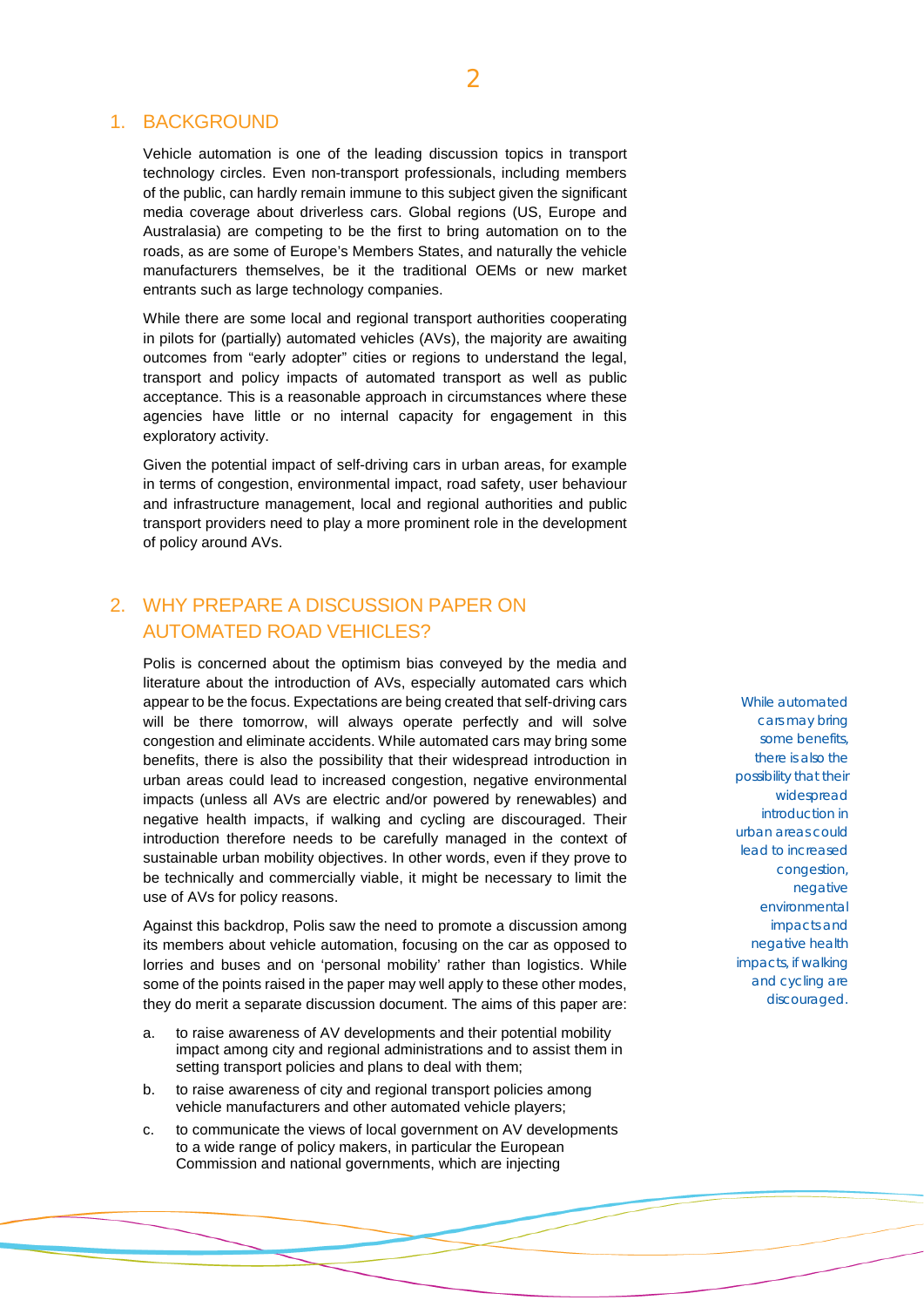substantial public funds to support research and development on AVs and building strategies to support AV deployment<sup>[1](#page-2-0)</sup>;

d. to challenge the AV community to develop products and services that fit the communities they will be used in.

The remainder of this paper explores the definition of automation; the potential impacts of automation and the issues that city/regional authorities need to address and engage on, as automated motoring advances.

# 3. TERMINOLOGY: DOES AUTOMATION REALLY MEAN AUTOMATION?

Different levels of automation, defined by the US Society of Automotive Engineers (SAE), have been adopted in Europe. Some of the lower levels of automation are already being offered in newer cars today, such as adaptive cruise control or parking assistance. Rather than providing full autonomy, these systems were designed to support the driver, who remains in full control of the vehicle.

Car maker announcements about the imminent arrival of 'autonomous cars', widely reported in the media, are creating expectations that fully driverless cars will be here soon, usable everywhere, and the end of manual driving is near. These headlines often fail to make the distinction between automating certain driving functions in specific environments (levels 1-4) and automating the full driving task in any environment (level 5). The latter level is the most talked about in the studies and the press, yet it is the one that is the most difficult to achieve, particularly in an urban environment. Will it take 10 years as some industry players claim, or 50+ years according to a growing voice of European and US experts<sup>[2](#page-2-1)</sup>?

SOCIETY OF AUTOMOTIVE ENGINEERS (SAE) AUTOMATION LEVELS

Headlines often fail to make the distinction between automating certain driving functions in specific environments (levels 1-4) and automating the full driving task in any environment (level 5).



*Source: NHTSA adapted from SAE J3016*

<span id="page-2-0"></span> <sup>1</sup> For example, the European R&D Programmes H2020, the European automotive strategy initiative GEAR 2030, the EC-led C-ITS Deployment Platform and the UK government's Centre for Connected & Automated Driving, among others

<span id="page-2-1"></span><sup>2</sup> *Paths to a self-driving future*, KiM Netherlands Institute for Transport Policy Analysis and *The truth about self-driving cars*, Steven Schladover, University of Berkeley and California Path Programme Manager, Scientific American magazine, June 2016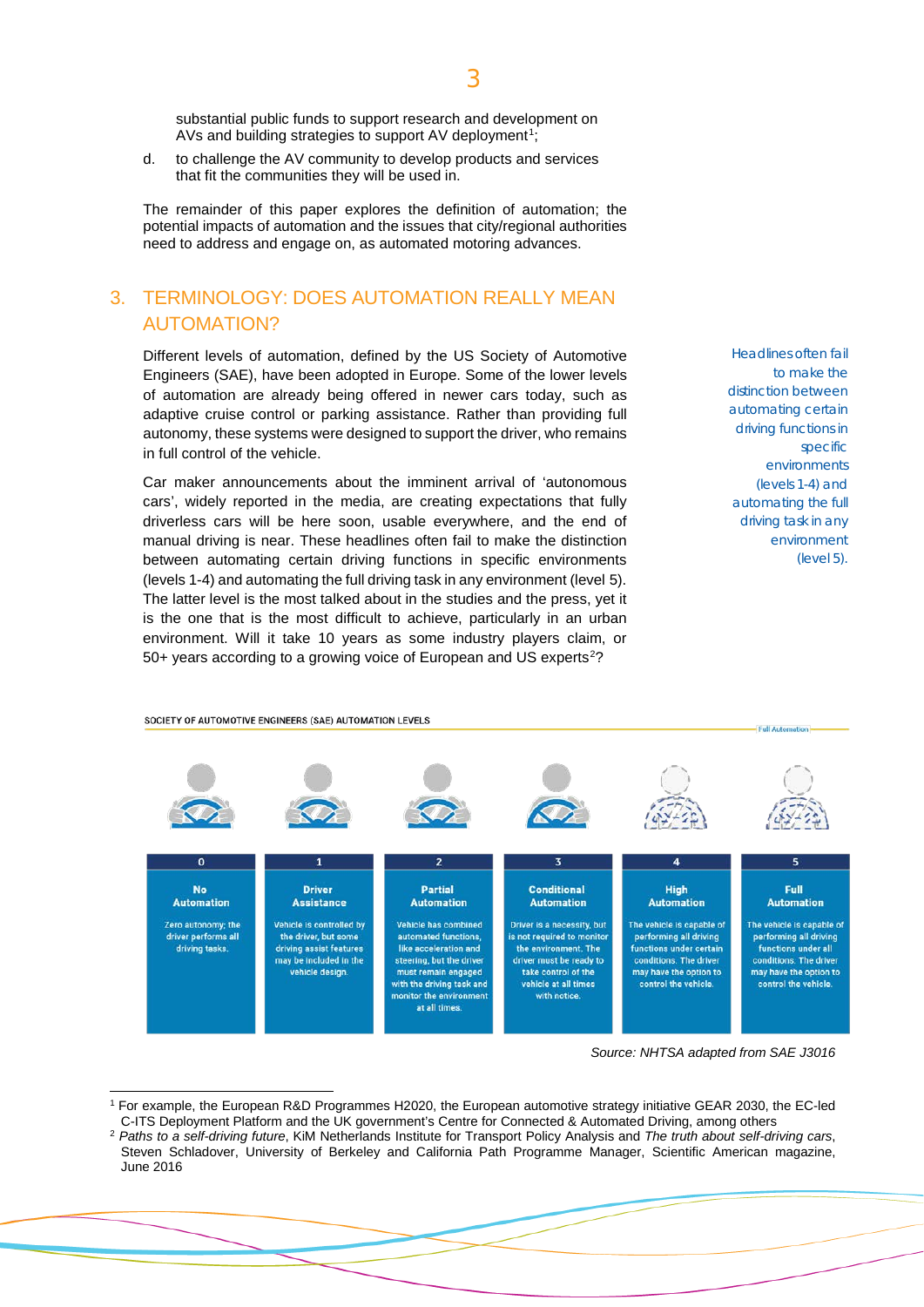# 4. WHAT ARE THE POTENTIAL IMPACTS OF AUTOMATED VEHICLES FOR CITIES AND REGIONS?

There are many uncertainties about when partially and fully automated vehicles will arrive, in what form (vehicle type, privately owned or shared, autonomous or cooperative, etc.) and over what timespan. While these uncertainties make it very difficult to predict the potential impacts, this should not prevent transport authorities from starting to reflect on this, drawing on the findings of various AV studies and projects and their own experience as transport planners and managers. Polis has undertaken such an exercise: the approach taken has involved identifying potential positive and negative outcomes across a broad range of transport domains. Such an exercise may encourage transport authorities to think about which policies and measures they can adopt to achieve positive outcomes and to avert or mitigate negative ones. The potential effects of automated road vehicles, described below, have been considered primarily in the situation when all vehicles are fully automated. The effects of a hybrid environment, in which automated and non-automated vehicles co-exist, is less clear. Added to this uncertainty is the effect of partially automated vehicles in this mixed traffic environment.

### **4.1. Travel behaviour**

The impact of AVs on travel behaviour is the one area that holds great unknowns. At one end of the spectrum, where the private car remains an important mode of transport and the introduction of AVs is not a managed process, some studies $3$  suggest there may well be a shift from sustainable modes (public transport, walking and cycling) to AV cars (whether privately owned or shared), leading to an increase in kilometres travelled, including the possibility of 'empty km' where cars would drive to a designated parking area once the occupant has been dropped off or even drive around the city to avoid paying a parking fee. Besides the rise in km travelled and subsequent congestion, the impact on public health would be dire due to the decrease in walking and cycling.

At the other end of the spectrum, where the growth in AVs goes hand in hand with a rise in shared mobility, to complement high capacity transport (tram, metro, train), walking and cycling, there is potential for a drop in private car use and ownership and avoidance of a scenario of empty private vehicles driving around looking for a place to park or to avoid paying a parking fee.

It is difficult to predict what will happen. While many transport authorities would no doubt prefer the second scenario, there are important pre-conditions and risks, namely the creation of sufficient shared mobility fleet capacity and a massive shift from the private car to shared mobility and public transport - many people are still attached to their car for the personal freedom and independence it offers. A mobility study in Barcelona found that 69% of drivers today believe they will still be driving a car in 10 years' time<sup>[4](#page-3-1)</sup>. Price is no Transport authorities need to think about which policies and measures they can adopt to achieve positive outcomes from fully automated vehicles and to avert or mitigate negative ones.

<span id="page-3-0"></span> <sup>3</sup> *Urban mobility systems upgrade*, International Transport Forum and city of Amsterdam-commissioned study *Impact of self-driving vehicles on the city of Amsterdam*

<span id="page-3-1"></span>*<sup>4</sup> Citizens and mobility in Barcelona – current situation and future prospects*, Creafutur, June 2017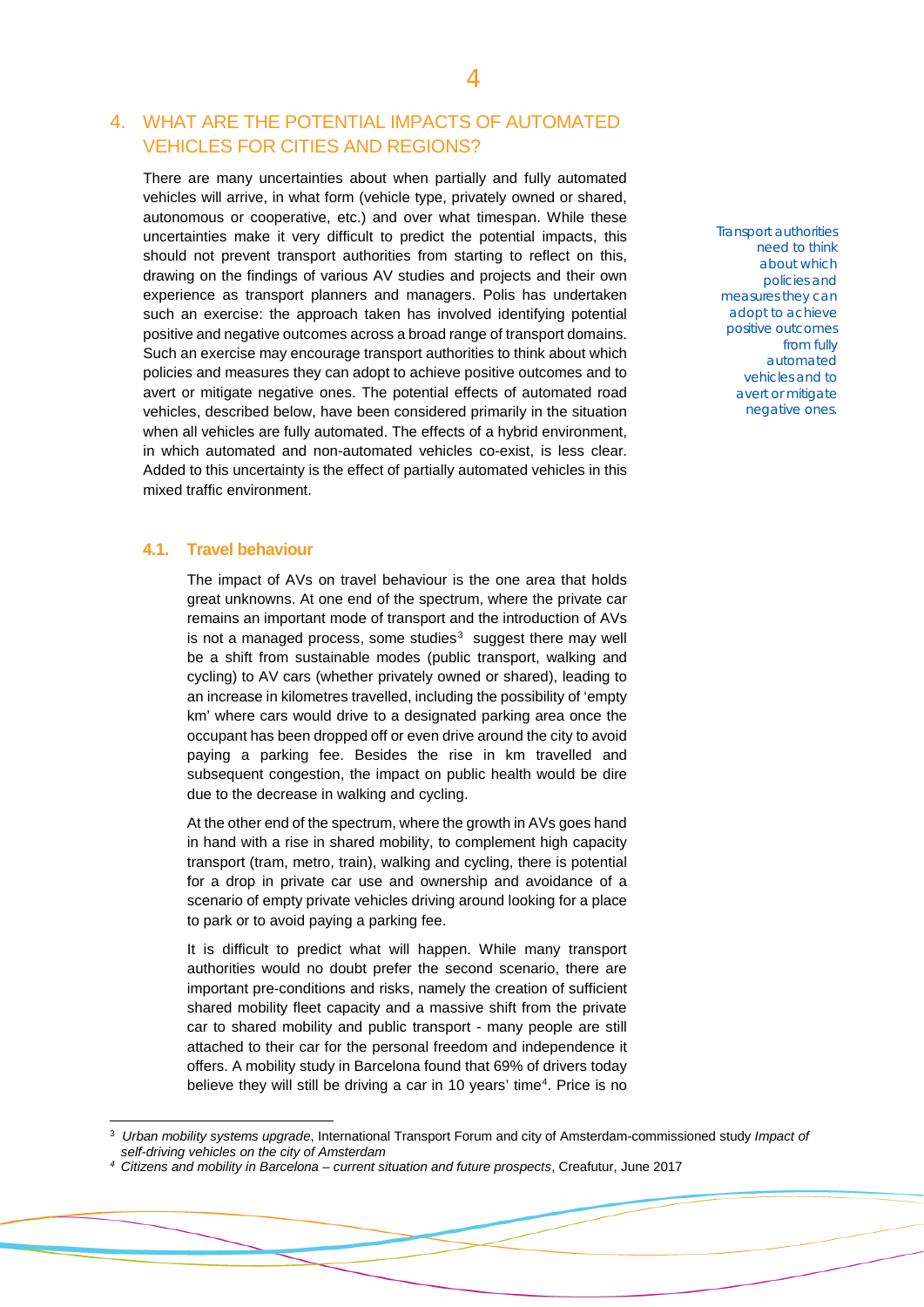longer a key factor in car ownership. In fact, automation may well accelerate the private car option, since time stuck in traffic could be spent doing other things.

Moreover, for economic efficiency reasons, the shared mobility fleet owner may want all vehicles operating all the time, which would entail either a smaller fleet size meeting off-peak demand and only a part of peak demand, or a larger fleet size meeting peak demand and redundancy during off-peak. Automation will not change this reality. A fleet owner of automated vehicles will want each vehicle to pay its way (as there will still be capital costs, maintenance costs, inspection costs, fuelling costs, among others). Therefore, the idea that AV vehicles will be 'always available' may turn out to be an economic delusion. To manage demand peaks, it is not unrealistic to assume that dynamic pricing of on-demand services would become the norm, as is the case today for at least one major ride hailing company. Another hypothesis gaining traction would see private car owners putting their own vehicle into service when not using it, thus generating an income for the owner to off-set the cost of the vehicle.

A further consequence of the shared mobility scenario is the possibility of it replacing public transport partially or completely, rather than being complementary. One study suggests that a robotaxi trip could cost as little as a few cents per km, making it very cheap and convenient to use this service to perform the whole door-to-door trip<sup>[5](#page-4-0)</sup>. In such a scenario, it is not inconceivable that the growth in automated and shared mobility could herald the end of public transport as we know it. Policy makers need to think about the future and not leave it to market parties alone, through the development of a clear vision and policy.

#### **4.2. Spatial aspects**

#### 4.2.1. Reduction of (on and off-street) parking space

When vehicles can drive themselves anywhere without the intervention of a driver, it has been suggested $6$  that a significant amount of on-street parking and off-street parking could become redundant as the vehicle will be able to drop off its occupant(s) and then either drive off to a convenient place to park (in the case of a private car) or take on other passengers (in case of an automated taxi). The size of the parking space reduction will depend on many factors, including modal split and the level of car ownership and the space set aside for parking and drop-off zones. For such a scenario to materialise would require very substantial changes in user behaviour and the development of services which are secure, reliable, comfortable, convenient and affordable compared with the alternatives.

The idea that shared and automated vehicles will be 'always available' may turn out to be an economic delusion.

It is not inconceivable that the growth in automated and shared mobility could herald the end of public transport as we know it.

<span id="page-4-0"></span> <sup>5</sup> *From Parking to Parks – Cities and the Self-Driving Car Disruption*, Tony Seba, Joint Research Centre CAV workshop, 13/6/17

<span id="page-4-1"></span><sup>6</sup> *Urban mobility systems upgrade*, International Transport Forum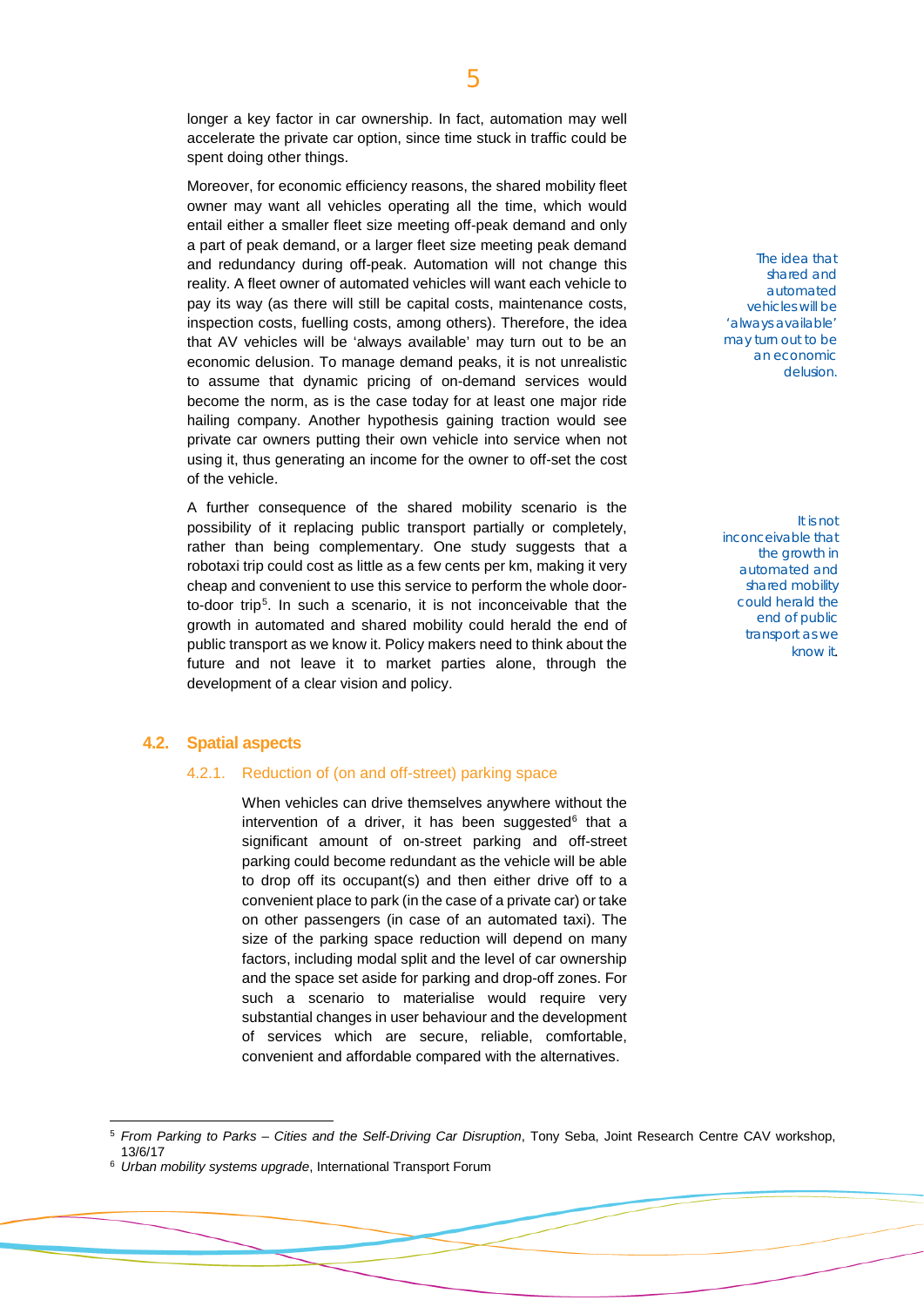Furthermore, any reduction in demand for parking would need to be managed to ensure that freed-up urban road space is put to other uses before it is taken up by those who do not choose to relinquish their car. The introduction of automated vehicles creates an opportunity to redesign streets and to use that space more efficiently than today. For instance, future streets could have different usages depending on time of day and type of demand.

Most cities are not waiting for automated vehicles to remove their parking capacity. The demands of pedestrians, cycling, bus priority, air quality and quality public realm have meant that the level of on-street parking is diminishing rapidly in any case. Vehicle automation is not a pre-requisite or economic cause for such re-arrangement of urban space, but it may well accelerate this process.

#### 4.2.2. Urban sprawl and longer commuting trips

Travel time is often cited as a benefit of automated vehicles, since the car occupant(s) would be able to spend the trip doing more productive things, such as reading, working or sleeping. One of the possible effects is that trips could become longer as people move further away from their work place (often in the city) to areas where homes are cheaper and larger and where proximity to the public transport network, such as the railway network, is not needed. This would encourage greater car use to and within cities, leading to an increase km travelled, and is not a sustainable evolution, even in the case of electric-powered vehicles.

#### **4.3. Socio-economic aspects**

#### 4.3.1. Enhancing accessibility to persons with limited transport access

It is claimed that automating vehicles could, in the longer term, reduce the cost of passenger transport service provision especially for those transport services operating in areas of low and dispersed demand, such as rural areas and suburbs, and special transport services for the elderly and disabled. Currently, such services are either heavily subsidised or few and far between. By removing the cost of the driver, an automated passenger transport service could potentially offer a service on demand at lower cost, thereby increasing the accessibility of people living in these areas, especially those people without access to a car, such as the elderly, the disabled and those on a low income.

#### 4.3.2. Increasing social division and inequality

There is a risk that automation may reinforce or even accelerate inequality if it is not designed in the right way. In a scenario of market-operated fleets of shared and automated cars, which manage themselves on the road, there is a risk that different levels of service could emerge. It is not so far-fetched to envisage premium service

The introduction of automated vehicles creates an opportunity to redesign streets and to use that space more efficiently.

Trips may become longer as people move further away from their work place to areas where homes are cheaper and larger.

In a context of shared automated vehicles, access to transport may be improved for those with limited access currently. However, different levels of service may well emerge, depending on ability to pay.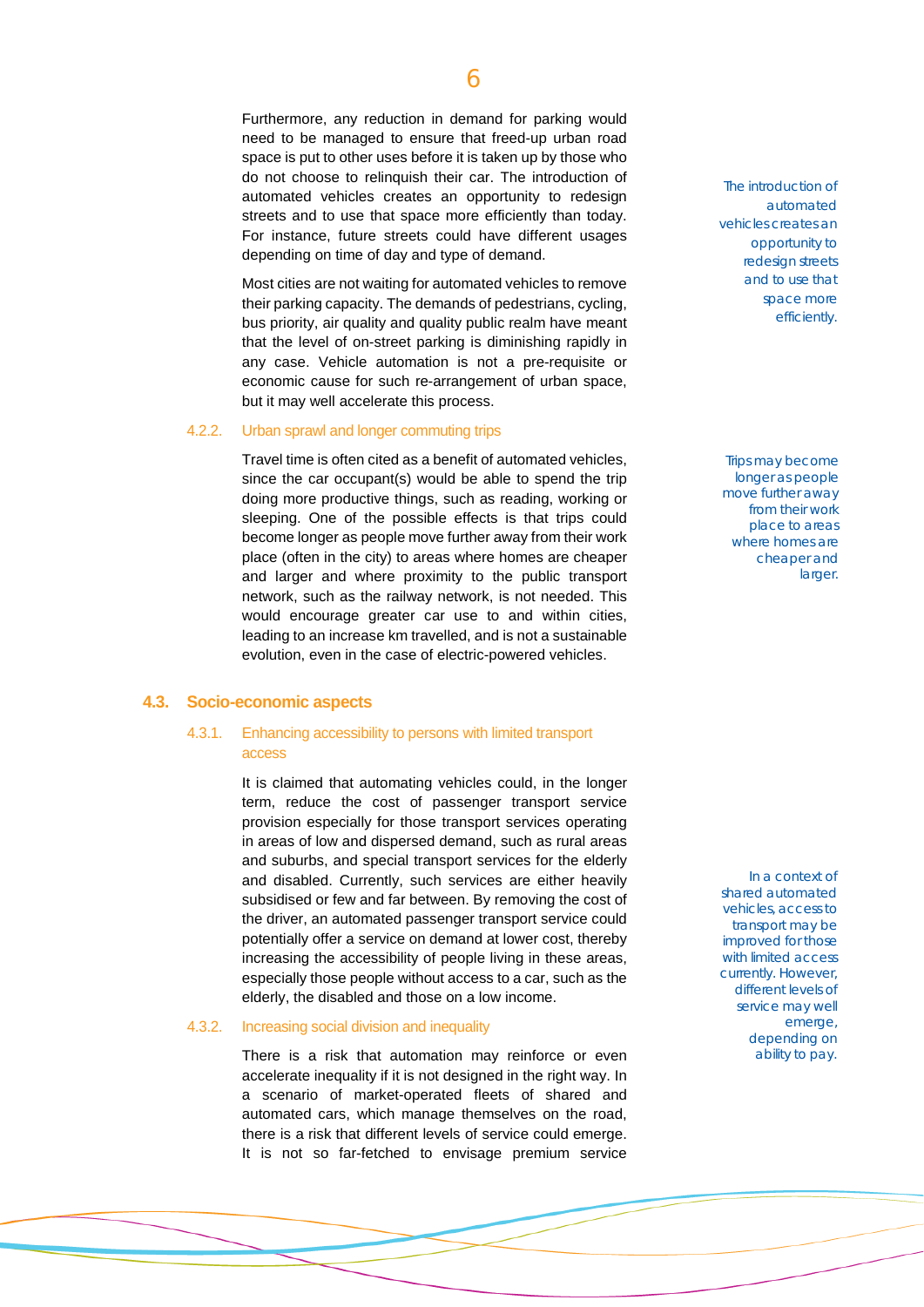subscribers gaining access to better and faster services than basic subscribers. Such a scenario may be avoided where shared and automated mobility is introduced as part of an integrated planning process and where the road/traffic authority retains strategic control of the network.

Furthermore, the AV service is likely to require users to be on-line and connected with mobile devices. This requirement will not suit those who cannot use these devices or afford them, leading to a widening of the digital gap. In addition, the requirement that the intending passenger must provide personal details (eg, of where they wish to travel) to a private or impersonal computing system is not something that would sit well with many cultures or individuals in the EU.

#### 4.3.3. Employment

There is no doubt that the advent of AVs will have a significant impact on many different jobs that the transportation sector supports, from vehicle engineering and vehicle maintenance through to taxi and bus driving. Changes to the profession are already happening due to digitalisation (eg, taxi drivers rely on digital maps rather than know how) and the growth in electric vehicles. Automation does not necessarily have to equate to job losses; new types of jobs may emerge that are less monotonous in nature, more people oriented and require other skill sets. What is important is to anticipate the new jobs that will be needed, work with those affected by the change and make them the owner of the process. Once automation is no longer a taboo, it will be possible to make progress in this direction.

#### 4.3.4. Value of time

Figures running into the billions of euros are often cited as the cost of congestion in Europe, due to the time lost by those stuck in traffic. While automation may not necessarily solve congestion, the time drivers spend in congestion may no longer be considered an economic cost because this time can be spent doing other productive things. This is especially important for professional drivers, such as lorry drivers. However, as indicated in the previous section, automation may well lead to longer road-based commuting trips. This may lead to far more vehicles or km travelled but provide an opportunity for economic development in the less crowded and developed areas of a region or country.

#### 4.3.5. Public finances

The cumulative impact of potential changes to mobility resulting from vehicle automation may well affect public sector budgets. Already today, the tax exemption of electric vehicles from many national and local regimes, combined with the loss of fuel tax, is being felt. In a scenario where automated vehicles lead to fewer privately-owned cars and less revenue from parking fees and fines, new streams of

If handled in the right way, automation could lead to new types of jobs that are less monotonous in nature, more people oriented and require other skill sets. Anticipating those new jobs and making affected workers the owner of the process is key.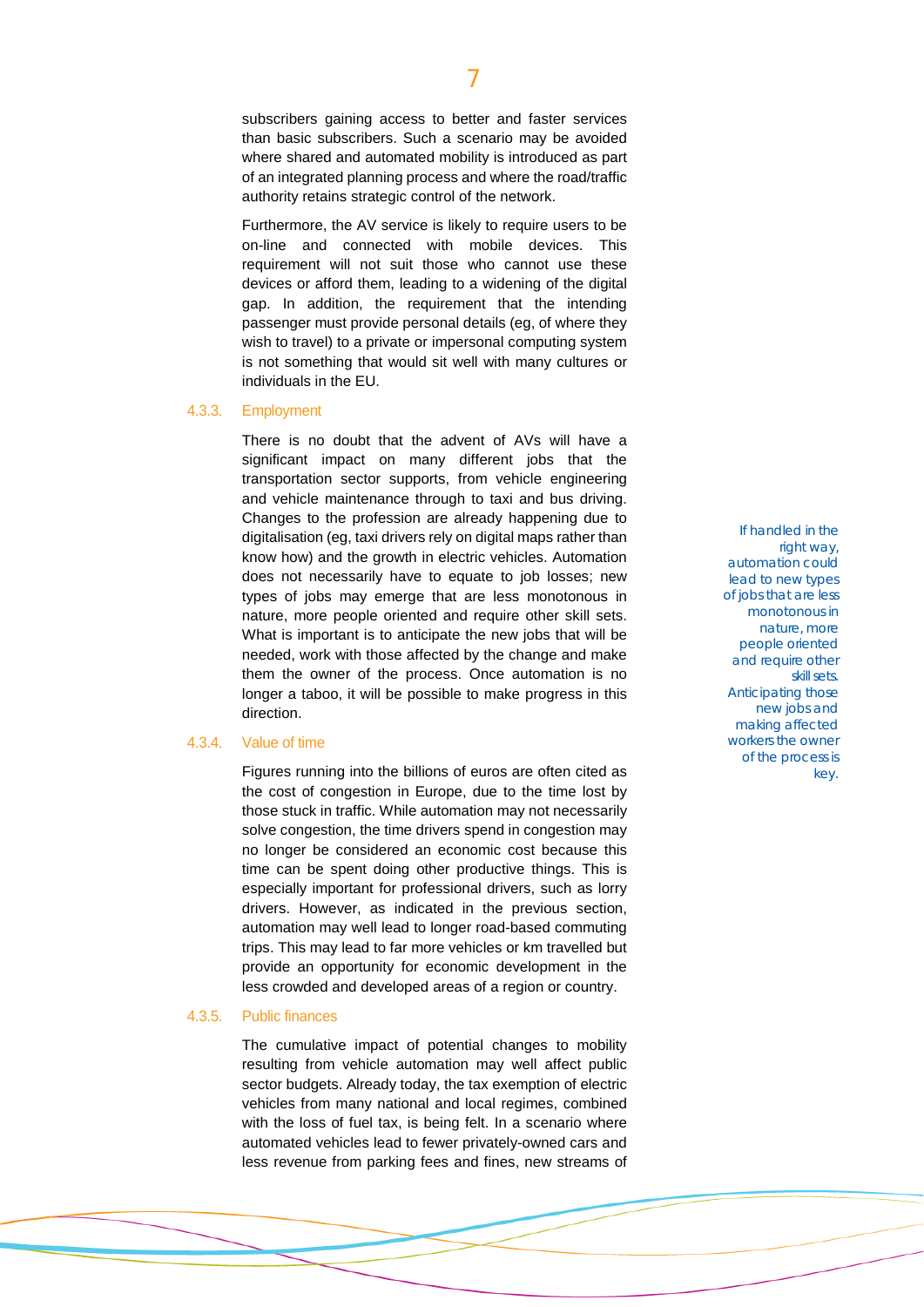income will need to be created, possibly through road user charging as several studies have suggested, including the city of Amsterdam-commissioned study<sup>[7](#page-7-0)</sup>.

#### **4.4. Road Safety**

#### 4.4.1. Using technology to tackle driver distraction and to enforce road safety rules

Potential road safety benefits are a key driver for AV developments. Such claims are attributed to the removal of driver distraction because the vehicles are equipped with technology to detect and avoid collisions and programmed to comply with traffic rules such as speed limits. Current road engineering measures (speed bumps, traffic calming) and enforcement can be expensive for the road authorities and are not always effective. Consequently, vehicles that are programmed to respect speed limits hold great appeal among road authorities. In practice, ensuring compliance may not be simple because the rules, regulations and road signs have adapted to local circumstances over the years. For instance, the same rule may be interpreted differently by a pedestrian or a driver in Berlin compared to Barcelona. Laws and regulations are interpreted in a given context. Therefore, to deliver full automation requires a close dialogue between industry and transport/road authorities.

Achieving road safety benefits presumes that systems are always on, always fully operational and will 'fail safe'. This is a big ask: in 2017, connected cars can be hacked; transport booking systems overbooked; fleet management systems can fail: power and communication systems have outages; components fail; and navigation guidance is not infallible. Automated vehicle systems technologies will therefore need to prove that they are robust, secure and can revert to fail-safe mode when needed.

#### 4.4.2. Interaction with non-AV road users

The safe interaction of automated vehicles with other road users is paramount, especially vulnerable road users (pedestrians and cyclists). If automated vehicles were to share the road with these road users and even nonautomated road vehicles including motorcyclists, the safety implications would have to be carefully considered. Ensuring the necessary level of safety, in terms of safe distance and safe speed for instance, may mean that automation is not able to deliver its full potential in terms of efficiency. The safe interaction with other road users during the long transition phase is also a key issue.

Furthermore, it is evident that if automated driving for private vehicles is vouched as acceptable by a city, then it should be safe for trucks and buses too. The notion of a driverless

If automated cars are acceptable in a city, then it should be safe for trucks and buses too. Yet, the notion of a driverless truck moving through city streets among cyclists and pedestrians is not the usual picture presented, and may confirm the optimism bias evident in AV discourse.

<span id="page-7-0"></span> <sup>7</sup> *Impact of self-driving vehicles on the city of Amsterdam*, conducted by the Boston Consulting Group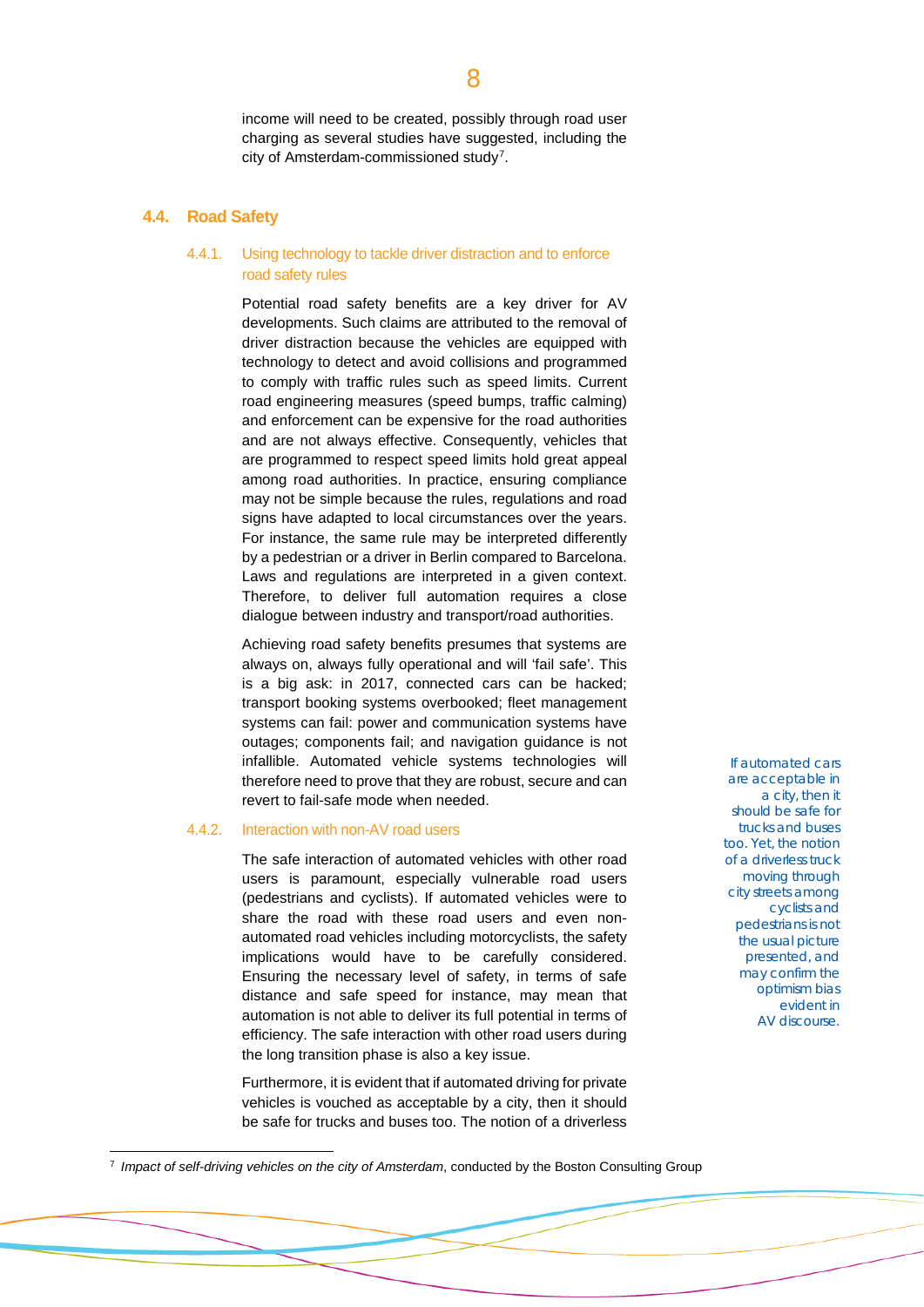truck moving through city streets among cyclists and pedestrians is not the usual picture presented by proponents of AV, and perhaps gives credibility to the optimism bias that is evident in discourse on AV.

In addition to the above, there are many other safety-related issues that need to be resolved such as the hierarchy of safety priorities (does the vehicle hit the pedestrian or the oncoming vehicle?) and liability (allocation of responsibility in case of an incident).

#### **4.5. Traffic Efficiency**

#### 4.5.1. Road space management

Due to their ability to move in platoons with little headway, it is claimed that automated vehicles could enable traffic to flow more efficiently and smoothly. While this may be relatively simple for highway driving, it is less clear in city centres, where road links are short and interrupted by pedestrian crossings, parked vehicles, etc. How such platooning will operate in practice, especially where AVs must co-exist with other road users, requires further investigation and evidence  $-$  the MAVEN<sup>[8](#page-8-0)</sup> project may produce new insights. There is concern about the capability of vehicle sensors and how the AV will react on a busy street. Will the sensors be so sensitive as to stop regularly, thereby becoming a hindrance to traffic flow? More insight is needed. One piece of research $9$  found that any traffic efficiency gains may only materialise in the medium to longterm, once AVs are well tried and tested and the penetration level is high. The interim period could be painful.

Several other AV use cases related to the efficient use of urban and regional road space have been put forward, including the use of bus lanes by AVs during off-peak periods or indeed anytime the bus lane is not occupied. Consideration of these use cases will vary from one transport authority to the next and will depend on local policy.

#### 4.5.2. Richer data for traffic and asset management

Increasing vehicle intelligence and connectivity is offering the opportunity to create a pool of data that could assist the road authority/operator. Anonymised location and destination data generated by the vehicle could enable road authorities to make better short-term traffic forecasting and to distribute vehicles more efficiently over the network. However, it should be noted that some cities choose to stack excess traffic at least problematic locations, rather

Automated vehicles may lead to more efficient and smoother traffic flow on motorways but the picture is less clear in city centres, where road links are short and are interrupted by pedestrian crossings and parked vehicles.

 $\overline{Q}$ 

<span id="page-8-1"></span><span id="page-8-0"></span><sup>9</sup> *The impact of automation on the urban environment – Findings of Finnish study,* Pirkko Rämä and Satu Innamaa, VTI (Finland) presented at CityMobil2 Reference Group workshop, La Rochelle, 30/3/15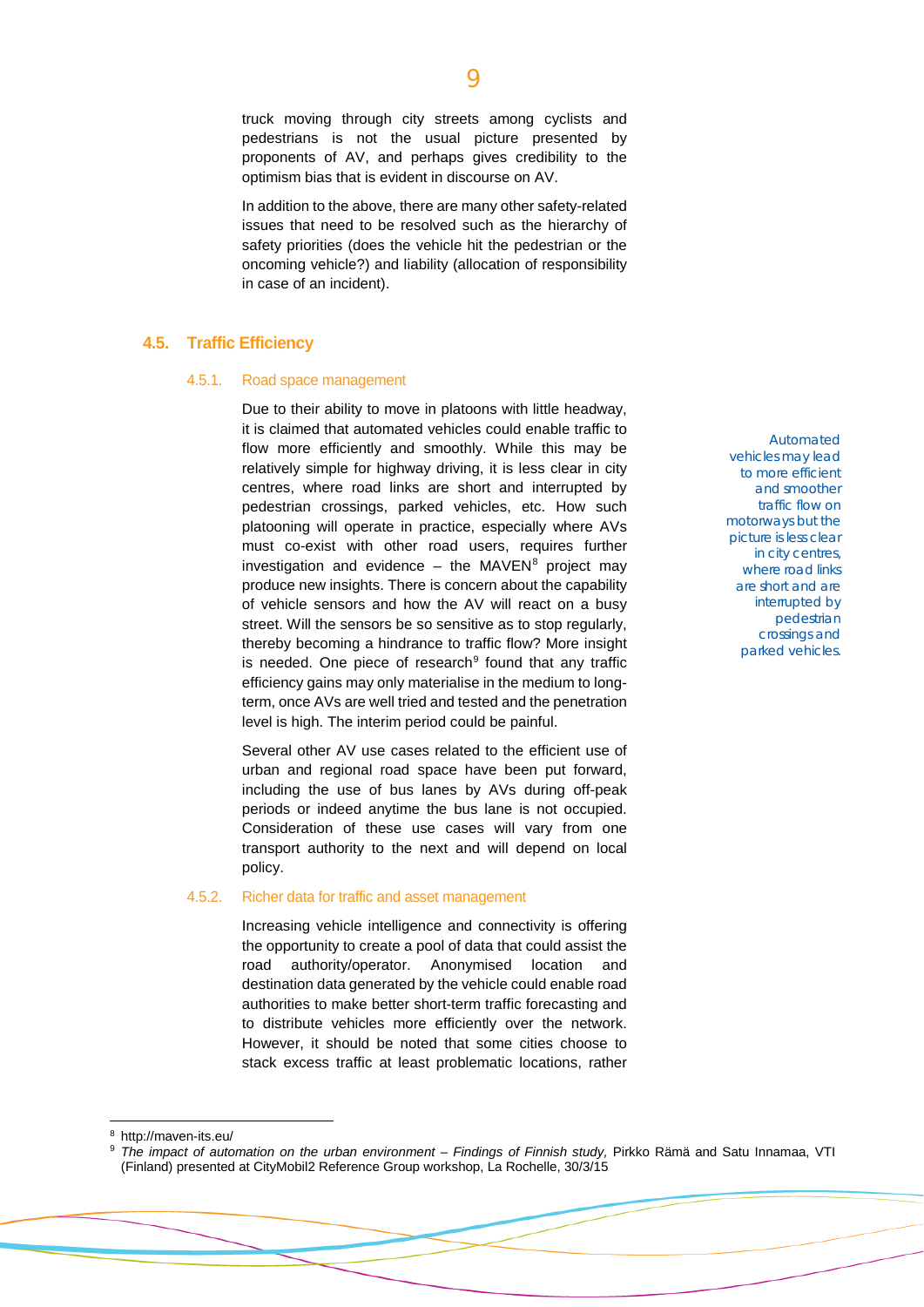than redistribute over the network, and individual vehicle data is not necessary for this.

There is a host of other vehicle-generated data that could be useful for the traffic and asset manager, to support dynamic traffic management, to monitor the state of the road (eg, presence of potholes or ice), to manage access regulations dynamically or to enforce traffic rules, among others. Much of this functionality is unrelated to whether or not the vehicle is automated, however, and should be available well before AVs are rolled out, by means of cooperative ITS (C-ITS) tools which will start to be implemented in the coming years.

#### **4.6. Infrastructure**

#### 4.6.1. Infrastructure requirements

The infrastructure requirements of AVs are not clear. Indeed, the implementation path for AVs is very uncertain, with several approaches put forward. From a vehicle perspective, the 'autonomous vehicle' approach, whereby vehicles adapt to the existing road environment and rely on onboard technology (eg, cameras, lidar, digital maps), contrasts with the connected and automated vehicle (CAV) and connected, cooperative and automated vehicle (CCAV) approaches, which add on vehicle-infrastructure communications capability to the autonomous vehicle. There are also advocates of the systems approach to automation, which goes beyond vehicles to the road environment, and requires roads to be engineered (physically and digitally) to accommodate automated vehicles safely.

The pros and cons of each of these approaches need to be defined from the perspective of a city and regional road authority, particularly concerning the safety of all road users, the level of investment, wider public policy goals and the traffic managers' role in an automated future. For instance, it is currently understood that the autonomous vehicle would not require any infrastructure adaptations; however, the road authority would not be able to gather data from and communicate with a vehicle, unless it enters into a data-sharing agreement with a service provider (OEM or other) – this is the CAV approach. Conversely, a CCAV approach (further detail in section 4.6.2.) would require investment to enable the direct communication between the roadside and the automated vehicle. It remains to be seen which approach offers the best solution to the traffic manager to implement, for example, dynamic demand management measures such as access restrictions or road user charging. Earlier research has shown that automation building on C-ITS could enable smoother traffic flow due to

The pros and cons of the different automation paths need to be examined from a city and regional road perspective. This includes the safety of all road users, investments, policy and roles and responsibilities.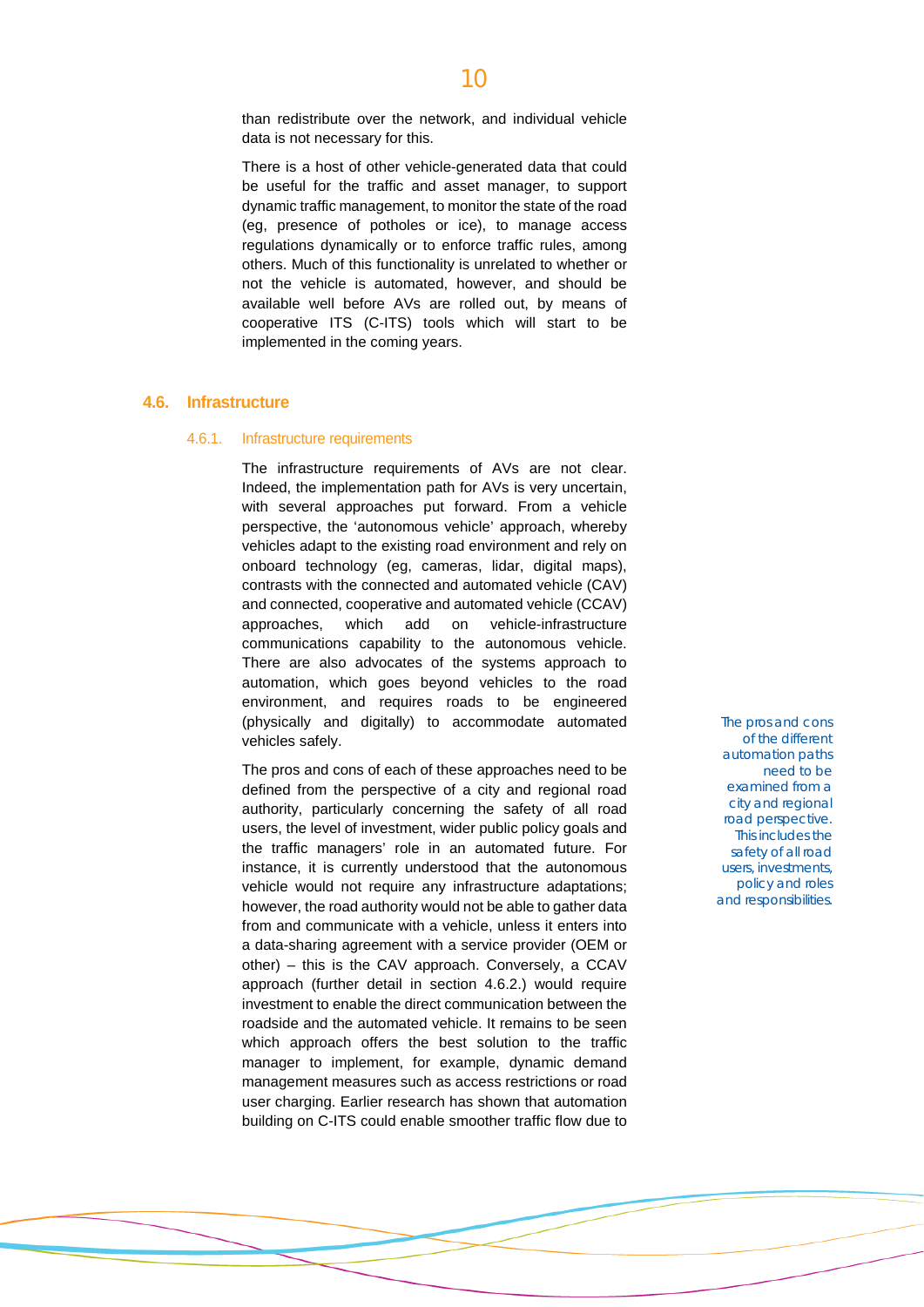the shorter vehicle headways compared to autonomous vehicles[.10](#page-10-0)

The systems approach to automation, promoted by the European project CityMobil2, is geared towards the infrastructure and particularly on ensuring that the road environment is suited to the safe operation of automated vehicles. Central to this approach is a safety assessment, which itself typically leads to requirements for some infrastructure modifications, such as installing a communications network, road signs or road markings, as well as the adoption of certain traffic measures, such as removing on-street parking. While this approach would require some infrastructure investment, it may well appeal to cities and regions as it was designed very much with public transport in mind, in particular, delivering automated first/last mile services to link up with the traditional high capacity network. It is therefore suited to those areas of low and dispersed travel demand where running a conventional bus service is too costly. This approach is also far closer to market as its application is restricted to designated routes, which makes the implementation process more manageable in financial and practical terms.

There is a concern that the co-existence of AV and other road users could lead to parallel traffic management systems that would raise costs for road authorities. The issue of liability, especially where connectivity is required, is also an issue. Until there is a greater understanding of the implications of automation, including for infrastructure, it is difficult for urban road authorities to make plans. Whatever approach is ultimately adopted, if the infrastructure requirements (clear road markings, communications infrastructure and reliable data) are stringent and prove to be too financially onerous for road authorities to bear alone, new business models will be required.

#### 4.6.2. The role of C-ITS in the AV picture

C-ITS is the technology that can deliver direct vehicle to vehicle and vehicle to infrastructure communication. This technology domain is not new; it has been the subject of research, development and trials for more than a decade, and more recently, of strategy and policy coordination through the EC's C-ITS Deployment Platform, the Amsterdam Group and other fora. Most mature C-ITS use cases are intended to improve road safety and traffic efficiency independently of vehicle automation developments. However, C-ITS is also viewed as a key enabler of automation, notably by improving situational awareness whereby vehicles and road-side systems share data with each other about the road situation, such as a cyclist approaching a junction.

**Delivering** automated first/last mile services to link up with the traditional high capacity network is closer to market as its application is restricted to designated routes, which makes the implementation process more manageable in financial and practical terms.

<span id="page-10-0"></span> <sup>10</sup> *The impact of automation on the urban environment – Findings of Finnish study,* Pirkko Rämä and Satu Innamaa, VTI (Finland) presented at CityMobil2 Reference Group workshop, La Rochelle, 30/3/15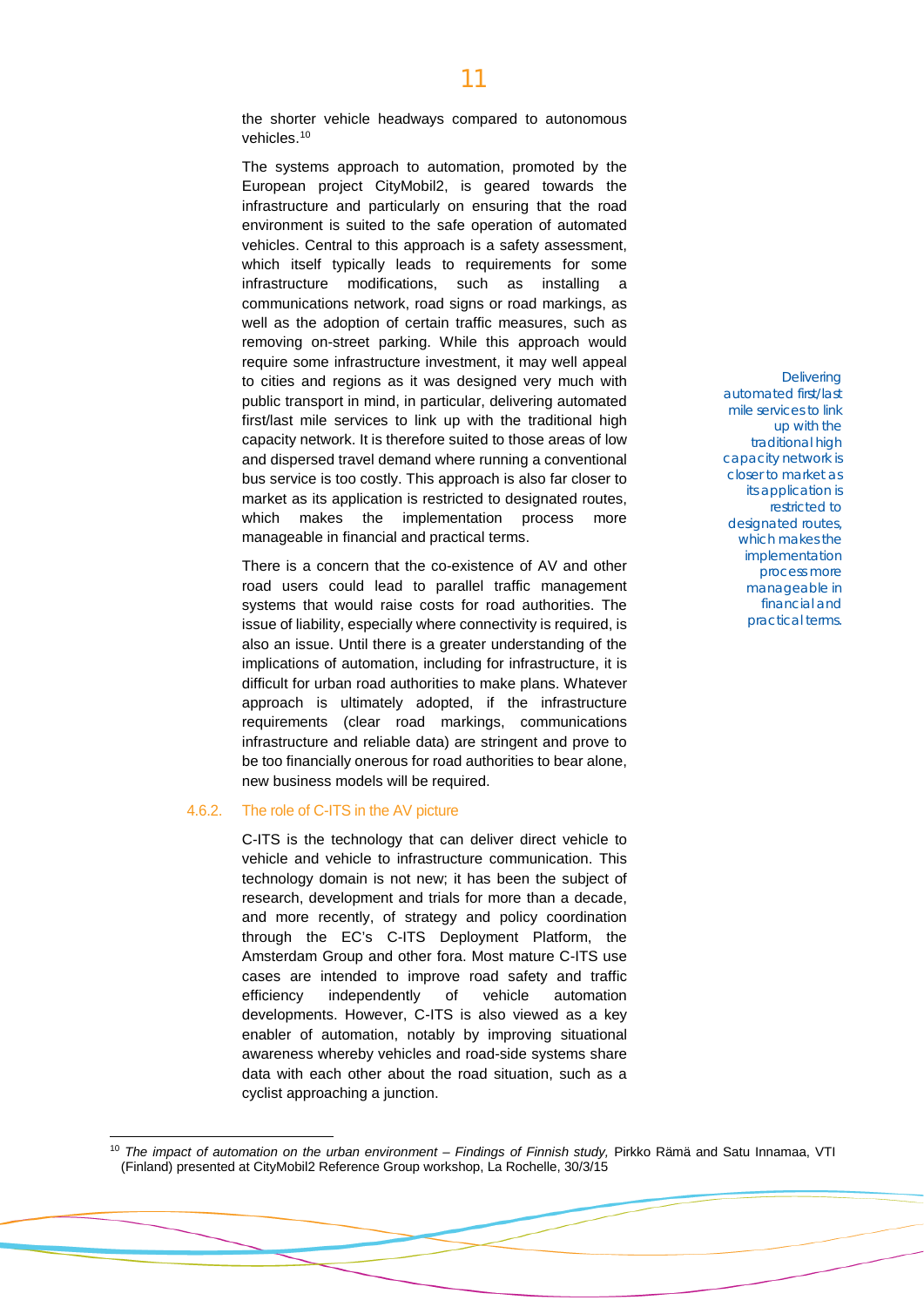# 12

Through EU projects such as  $CIMEC<sup>11</sup>$  $CIMEC<sup>11</sup>$  $CIMEC<sup>11</sup>$  and  $CODECS<sup>12</sup>$ . local authorities are exploring how C-ITS can support traffic management functions such as monitoring vehicle flows and designated vehicle priority at traffic lights. The case for investing in C-ITS infrastructure is still being worked out; long-term investment in new infrastructure is not easy to secure at times of public sector budget cuts, especially where the cost and benefits are relatively unknown. Besides financing, another key issue to address is access to invehicle data (and related privacy issues): specifically, what vehicle data can be accessed by transport authorities to support the traffic and asset management task.

Nonetheless, some local authorities, notably the Dutch city of Helmond, hold the view that investments in C-ITS today are paving the way for automated vehicles in the future and that there should be no automation without connectivity. Most other local authorities are not in a position to express an opinion on this matter.

## 5. LEGAL, LIABILITY AND REGULATORY ASPECTS

There are many legal issues that need to be addressed before AVs can be introduced, some of which have been touched upon in this paper and which include the below. More detailed work is required.

- There should always be someone legally responsible for the driving of a car, be that the person inside the vehicle or an 'other' (be it a fleet manager, control centre or elsewhere).
- New AV-specific traffic rules may need to be created.
- Where AV fleets are rolled out in car-sharing clubs, the public  $\overline{a}$ authority may be expected to have regulatory oversight, as they currently do with taxis.
- $\overline{a}$ Where road authorities interact with the automated vehicle, by means of communication technology (CAV/CCAV), (i) the issue of liability needs to be understood and (ii) EU rules may be needed to enable road/traffic authorities to access vehicle data to support the traffic and asset management and enforcement task.

### 6. PARTIAL AUTOMATION

One of the main drivers for automating vehicles is to reduce driver-induced accidents. The driver will only relinquish full control from level 4 onwards, which is still some way from commercial deployment. Cars offering partial automation, whereby some driving tasks can be automated, are already on the market, albeit on a small scale. One study has shown that it can take anything between 1.9 and 25.7 seconds for a driver to take back control of the driving task in a hands-off and eyes-off driving situation<sup>[13](#page-11-2)</sup>. This is

Long-term investment in new infrastructure is not easy to secure at times of public sector budget cuts, especially where the cost and benefits are relatively unknown.

<span id="page-11-0"></span><sup>11</sup> [www.cimec-project.eu](http://www.cimec-project.eu/)

<span id="page-11-1"></span><sup>12</sup> [www.codecs-project.eu](http://www.codecs-project.eu/)

<span id="page-11-2"></span><sup>&</sup>lt;sup>13</sup> Takeover Time in Highly Automated Vehicles: Noncritical Transitions to and From Manual Control, Alexander Eriksson, Neville A. Stanton, University of Southampton (UK)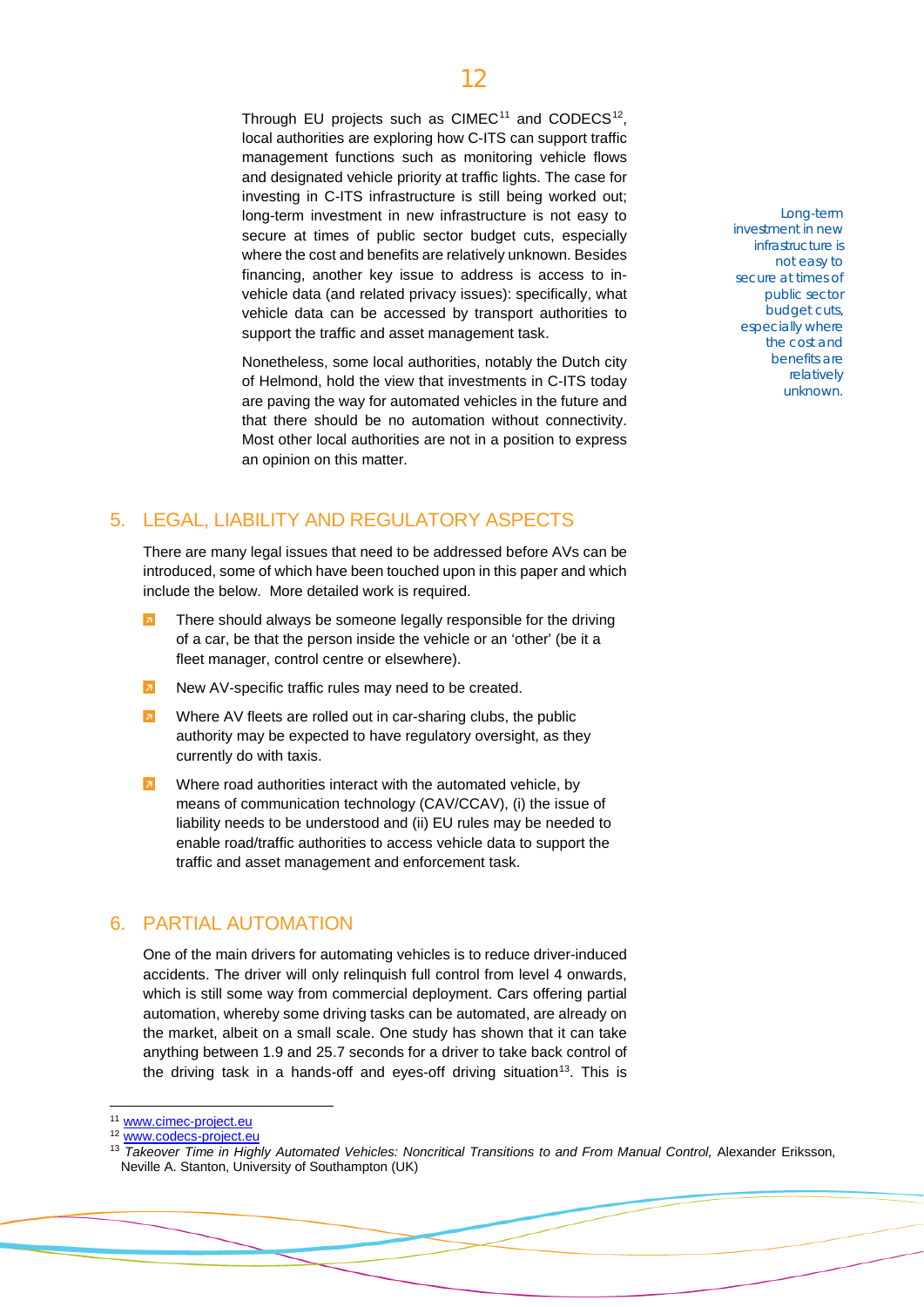unsafe. There needs to be a greater understanding of the benefits and risks of partially automated vehicles, especially for what concerns road safety.

To deliver the efficiency potential of partially automated vehicles, it has been suggested that they could be deployed on dedicated lanes on urban streets, ie, they would not mix with other types of road users. The feasibility and policy benefits of such a scenario need to be explored because there is very limited space - a majority of urban roads are single lane only - and sustainable modes (public transport, walking and cycling) are gaining ever greater priority for the use of such road space.

# 7. WHAT ARE THE KEY ISSUES THAT CITY AND REGIONAL AUTHORITIES SHOULD BE WORKING ON?

While the full-scale roll out of fully automated vehicles is still many years away, local authorities should be anticipating this and seeking to influence developments.

#### **7.1. AV planning and policy formulation**

Urban planning is by nature long-term. Investments made today must last decades and local authorities seek to future proof them, ie, ensure that any investment and other major decisions made today take account of future changes in the transport sector, demographics and travel demand/supply. There are many uncertainties around automation, not least when it will arrive, in what form and over what period, which make it difficult to anticipate when and how to prepare for this. The impact is likely to go beyond the transport domain, towards the freight sector and land use. Despite these uncertainties, local authorities are afforded an opportunity to reflect on how they would like to use automation to serve their transport goals and to start thinking about what is the best policy framework and set of rules to achieve this. The AV-ready planning tools being developed within the CoEXist<sup>[14](#page-12-0)</sup> project should offer a useful starting point.

#### **7.2. Taking a holistic approach to automation**

Much of the current focus of AV developments is on the technology and the car. Insufficient attention is being given by policy makers at EU and national level to the potential impacts on sustainable mobility policy and to those services where automation can make a positive contribution to sustainable transport goals. Most transport authorities do not want to see automated private cars or shared mobility fleets erode a well-functioning high capacity public transport service. However, there is certainly scope to build a transport offer combining high capacity and individual modes that responds to customer demands and delivers on public goals of accessibility, inclusion and liveability. This is a debate the transport authorities should be framing, together with key stakeholders such as the

There are many uncertainties around automation, not least when it will arrive, in what form and over what period.

Despite the uncertainties, local authorities are afforded an opportunity to reflect on how they would like to use automation to serve their transport goals.

Policy makers at EU and national level are not giving enough attention to the potential impacts of AVs on sustainable mobility policy.

**Transport** authorities do not want to see automated private cars or shared mobility fleets erode a well-functioning high capacity public transport service.

<span id="page-12-0"></span> <sup>14</sup> [www.h2020-coexist.eu](http://www.h2020-coexist.eu/)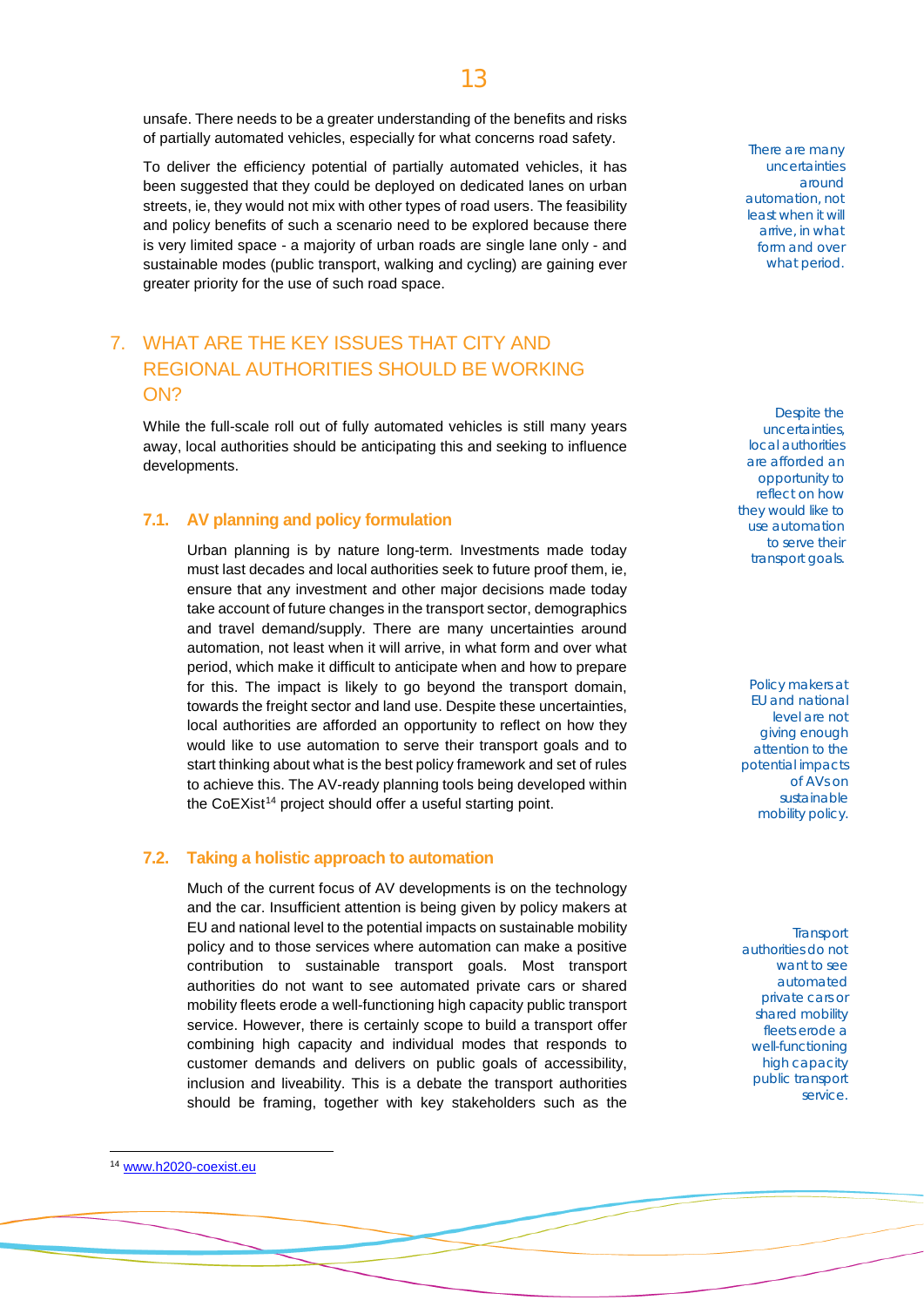vehicle manufacturers and technology providers and transport service providers, among others.

#### **7.3. Securing sustainable travel behaviour**

The potential for AVs to increase the number of trips and passenger km has been alluded to several times in this document. This is certainly an outcome that local authorities will not want to happen, especially in view of current policies to promote the sustainable modes of public transport, walking and cycling. Local authorities today need to think about which policies and other measures can be taken to minimise this risk. For instance, if a transport authority wishes to pave the way for fewer private vehicles, bold planning decisions could already be made today to accelerate the uptake and dependence on public transport, cycling, walking, taxis and car clubs.

#### **7.4. Managing change**

The impacts of automating and connecting vehicles, and the new business opportunities this will create, could transform the way in which mobility is provided in the future and the way in which people travel, both of which will have an impact on demand for road space and how vehicles are managed on a road network. Understanding what these changes may be and how best to prepare for and influence them as a city or regional transport authority is important to ensure informed decisions are taken.

One key area that will see change is the role of the private sector in delivering mobility services – OEMs for instance see their role as a car sharing service provider growing exponentially in an automated future. How will this growing sector for shared mobility and ondemand services be governed in the future? This is an issue that is already being faced today in light of the growth of ride hailing and free-floating bike sharing services.

The role of the traffic manager is already changing, with the proliferation of information services for drivers and other road users. Increased connectivity and automation may well mean that the traffic manager has even less influence on dynamic traffic management. Such changes to roles and responsibilities need to be considered now. It is important that transport authorities do not simply adapt to new realities but contribute to the discussion on what those new realities should be.

#### **7.5. Personal security and safety**

As AV systems will have to be designed such that the vehicle will always stop in front of a pedestrian, AVs – and their occupants – become obvious targets for intimidation or worse. Validation systems will be required such that the public will be satisfied to trust that the right vehicle will bring them to the right destination. However, such validation also runs the risk of hacking or corruption.

Finally, the person responsible for the vehicle will need to be identified for each trip, in case of on-street accidents, to ensure that There is a need to understand the potential changes to travel demand and behaviour as a result of AVs.

Changes to the roles and responsibilities of the traffic manager need to be anticipated.

It is important that transport authorities do not simply adapt to new realities but contribute to the discussion on what those new realities should be.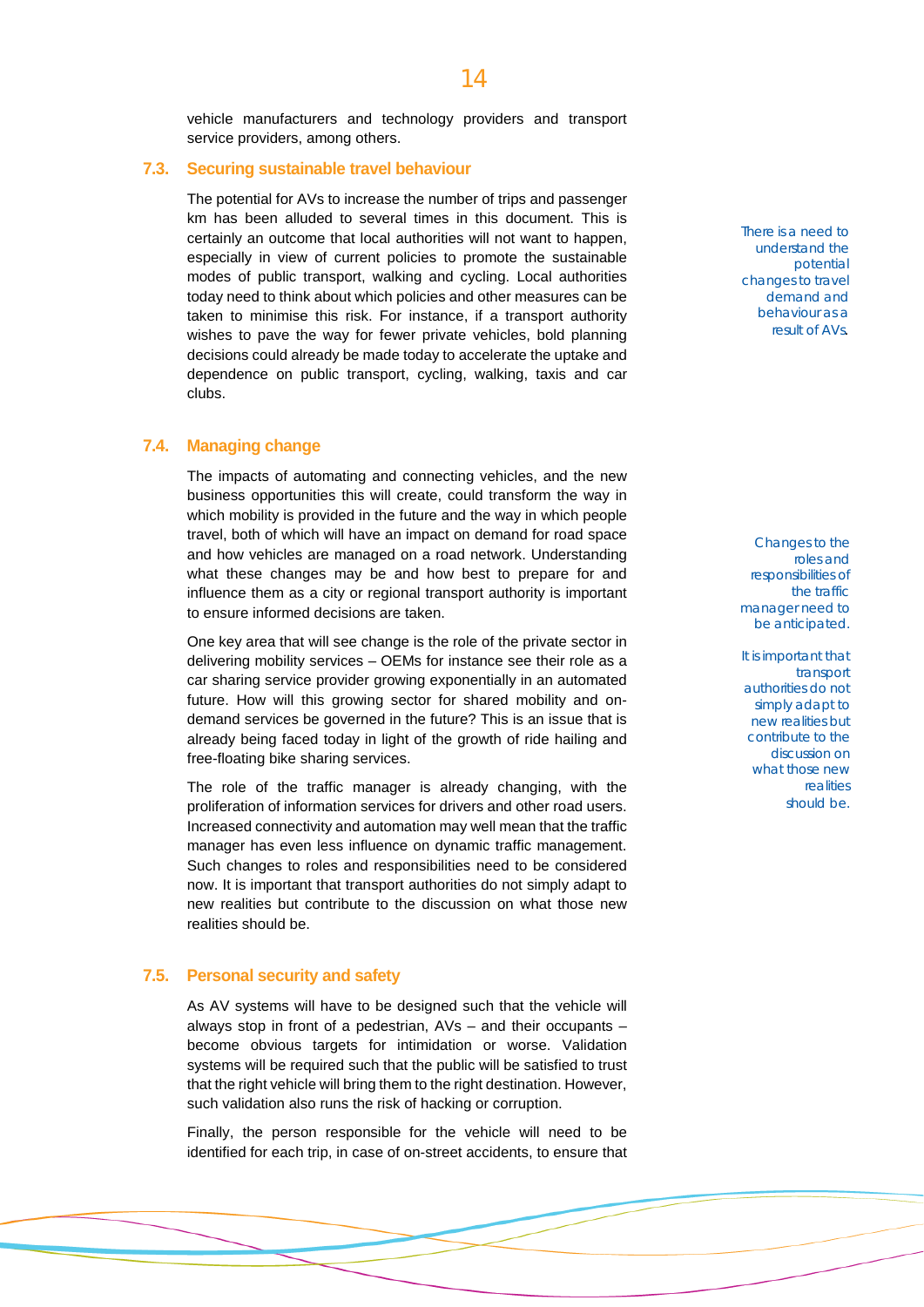the vehicle remains at the scene, can be removed under instruction by the police, and that the traffic police can consider/examine the elements resulting from the accident.

### 8. RECOMMENDATIONS

- a. City and regional transport authorities should become more AVaware and should start thinking about what policies are needed to ensure a positive outcome from AVs.
- b. There is a need for a structured dialogue between the transport authorities, industry and service providers on various issues related to AV developments, including the issue of data sharing and governance.
- c. More research is needed on the impact of automated vehicles in the urban environment, in terms of all the issues raised in this paper.
- d. National government and the European Commission should pay greater attention to sustainable mobility goals, in line with the EU Transport White Paper, as they develop policy on AVs. Cities, regions and their transport authorities should be systematically consulted. The Commission and Member States can also play a role in enabling the above recommendations, through research programmes, regulation and as facilitators of multi-stakeholder cooperation.

### 9. ACKNOWLEDGEMENTS

This paper was produced by the Polis Traffic Efficiency & Mobility Working Group, which brings together Polis members together to share experiences, views and concerns on a wide range of areas related to ITS and traffic management.

Main contributing members: city of **Amsterdam**, municipality of **Barcelona**, **Bilbao** city council, BKK Centre for **Budapest** Transport, city of **Emmen**, **Flanders**, City of **Ghent**, city of **Gothenburg**, city of **Helmond**, **Ile de France** Mobilités, National Transport Authority of **Ireland**, Transport for **London**, Transport for Greater **Manchester**, municipality of **Madrid** and EMT Madrid, province of **Noord Brabant**, province of **Noord-Holland**, NPRA (**Norwegian** Public Roads Administration), **Reading** Borough Council, **Rome** Mobility Agency, city of **Rotterdam**, city of **Trondheim** and **Sustrans**.

External contributors: **STIB-MIVB** (Brussels public transport operator) and **Centaur** Consulting.